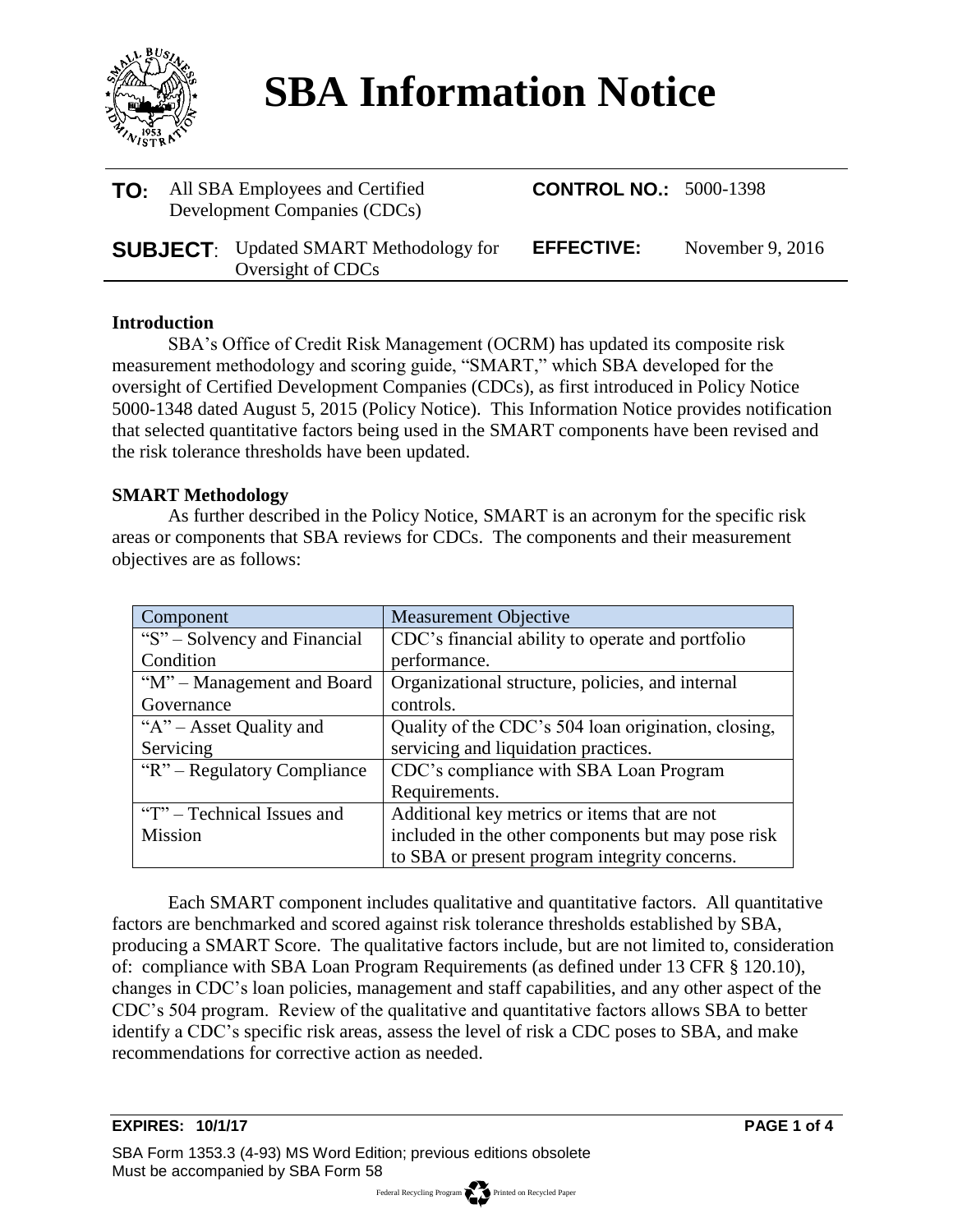With this Information Notice, SBA is announcing that two SMART component quantitative factors have been revised, and is also providing notice that component risk tolerance thresholds have been updated to incorporate current performance of SBA's 504 loan portfolio. The SMART methodology, including but not limited to the qualitative and quantitative factors, may be revised from time to time.

# **Updated SMART Methodology With Component Factors**

The quantitative<sup>1</sup> and qualitative SMART factors effective with the publication of this Information Notice include, but are not limited to, the following as set forth below. The changed factors are highlighted in **bold and underlined**.

### "S" – Solvency and Financial Condition

| <b>Quantitative Factors</b>   | <b>Qualitative Factors</b>       |
|-------------------------------|----------------------------------|
| • 5-year cumulative net yield | • Reserves for future operations |
| • 12-month default rate       | • Liquidity risk management      |
| • 5-year default rate         | • Balance sheet leverage         |

## "M" – Management and Board Governance

| <b>Quantitative Factors</b>                                                    | <b>Qualitative Factors</b>                                                                                         |
|--------------------------------------------------------------------------------|--------------------------------------------------------------------------------------------------------------------|
| • Forecasted purchase rate (FPR)<br>(replaces Lender Purchase<br>Rating (LPR)) | • Board-approved internal control policies, including<br>independent loan review and loan classification<br>system |
| • High risk origination rate                                                   | • Business strategy and planning                                                                                   |
| • Loans in purchase status over 3                                              | • Audit and review programs                                                                                        |
| years rate                                                                     | • IT operations                                                                                                    |
|                                                                                | • Management of risk concentrations                                                                                |

# A"- Asset Quality and Servicing

| <b>Quantitative Factors</b>        | <b>Qualitative Factors</b>                          |
|------------------------------------|-----------------------------------------------------|
| • Stressed Ioan rate (Past Due +   | • Credit administration                             |
| Delinquent + Deferred Loans)       |                                                     |
| • 5-year charge-off rate (replaces | • Servicing and liquidation management              |
| Recovery rate (over last 5 years)) |                                                     |
| • Early problem loan rate          | • Potential fraud, negligence, or misrepresentation |
|                                    | issues on individual 504 loans                      |

<sup>&</sup>lt;sup>1</sup> SBA provides definitions for each of the quantitative factors and the updated risk tolerance thresholds in the Lender Portal.

l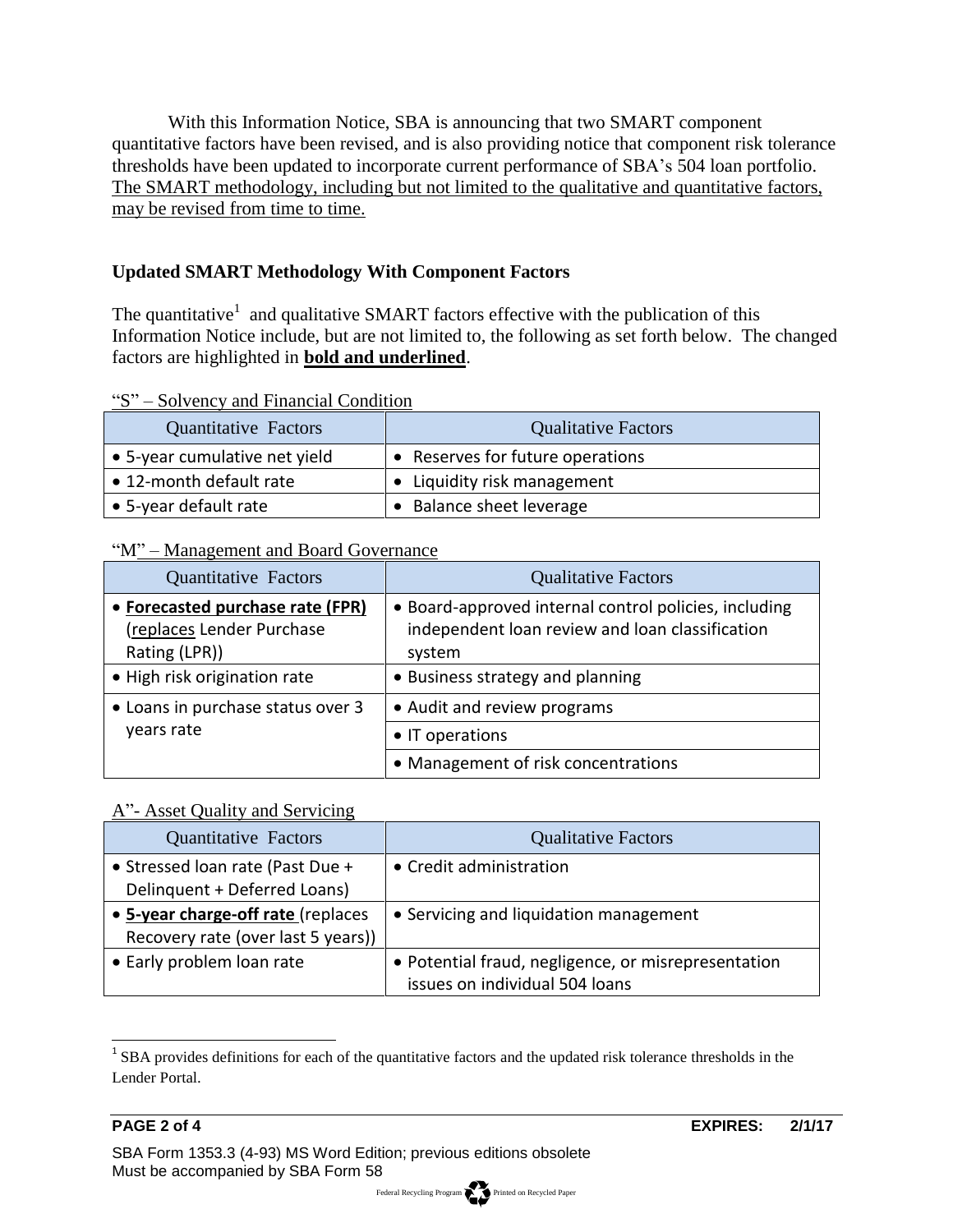"R" – Regulatory Compliance

| <b>Quantitative Factors</b>             | <b>Qualitative Factors</b>                                                                                   |
|-----------------------------------------|--------------------------------------------------------------------------------------------------------------|
| • Minimum level of 504 Loan<br>activity | • Timely and complete submission of CDC Annual<br>Report (and PCLP Loan Loss Reserve Report, if<br>required) |
|                                         | • Liability insurance minimums                                                                               |

# "T"- Technical Issues and Mission

| <b>Quantitative Factors</b>       | <b>Qualitative Factors</b>                                    |
|-----------------------------------|---------------------------------------------------------------|
| • Average SBPS score (weighted)   | • CDC support of "other economic development"<br>initiatives" |
| • Top industry concentration rate | • Job creation and retention documentation                    |
|                                   | • Professional services contracts                             |
|                                   | • Franchise concentration rate                                |

# **The New Quantitative Factors**

The **Forecasted purchase rate (FPR)** projects the percent of a CDC's debenture portfolio that will be purchased over the next 12 months. It is calculated from the dollar-weighted loan-level predicted purchase rate for each 504 loan. SBA is replacing the LPR (a/k/a Lender Risk Rating (LRR)) in SMART given that SBA already separately tracks the LPR/LRR and because the FPR as a rate can be used to provide further information (e.g., it can be used to project the dollar amount of a CDC's debenture purchases simply by multiplying the rate by the CDC's Gross Dollars Outstanding).

The **5-year charge-off rate** measures the total dollars charged-off during the past 5 years as a percentage of the total Gross Dollars Outstanding plus total dollars charged-off during the past 5 years. SBA is replacing the Recovery rate metric in SMART with the more comprehensive charge-off rate that effectively provides a CDC's portfolio loss rate. This measure is distinguished from the 5-year cumulative net yield in that the net yield takes into account the cash flow associated with loan fees.

Except as revised by this Information Notice, Policy Notice 5000-1348 (dated August 5, 2015) remains unchanged and continues to be in effect. A separate notice covering the updated PARRiS methodology for Federally-regulated 7(a) Lenders is being issued.